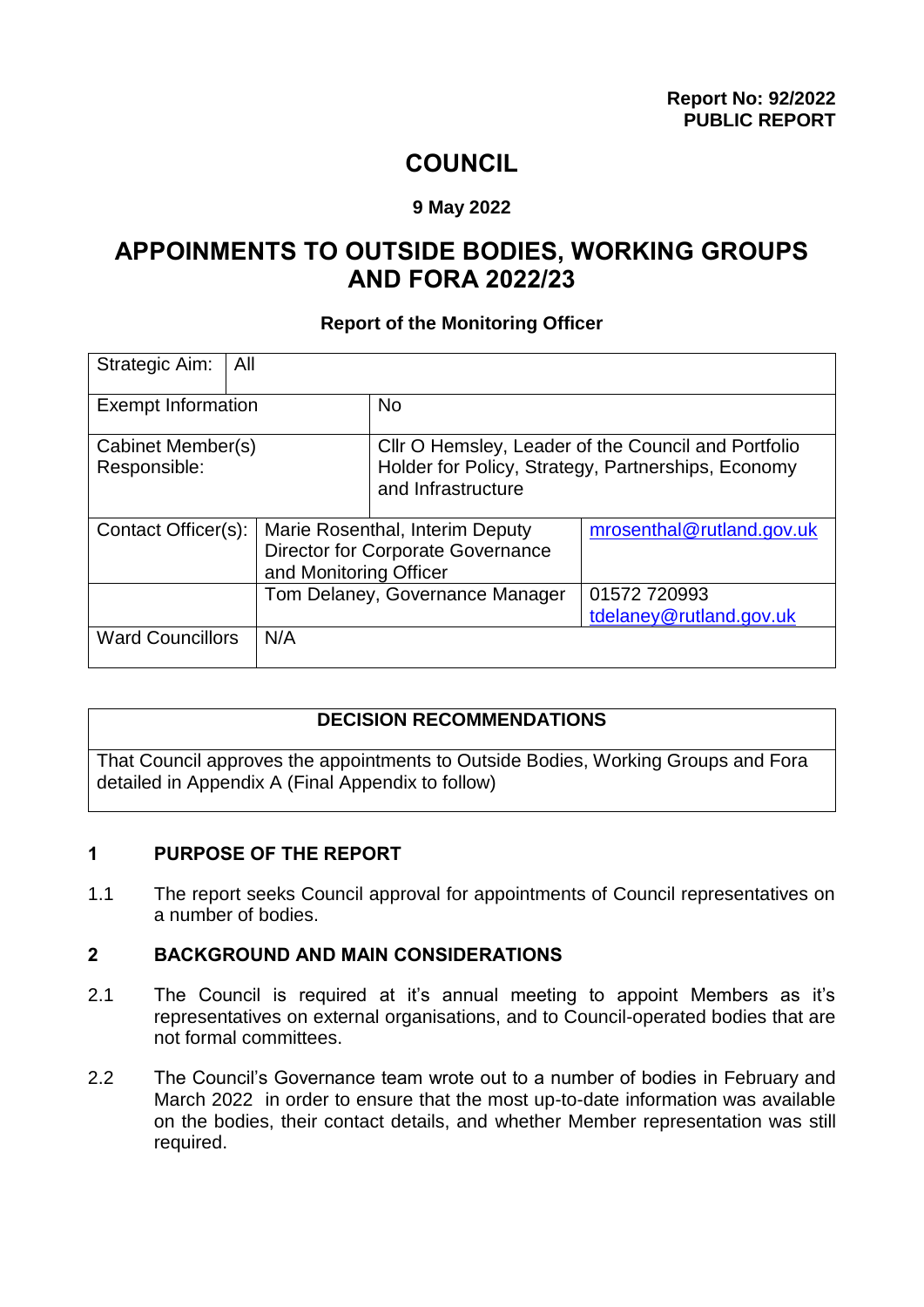# **3 CONSULTATION**

- 3.1 Group Leaders have been consulted in the compilation of the proposed appointments listed in Appendix A. And the updated Appendix will be published following further consultation.
- 3.2 The majority of the bodies detailed in Appendix A were contacted to ensure the most up-to-date information was held and published by the Council.

## **4 ALTERNATIVE OPTIONS**

4.1 Not to appoint Members as Council representatives on the bodies in Appendix A. This is not recommended as many of these bodies play an important role within the county and to not appoint a representative would detract

## **5 FINANCIAL IMPLICATIONS**

- 5.1 There are no direct financial implications to the Council arising from the report.
- 5.2 Under the adopted Allowances Scheme Members are entitled to claim reimbursement of travel and subsistence expenses when attending a meeting of a body to which they have been appointed. This is budgeted for within the Member Services budget.
- 5.3 If the external organisation will pay travel and/or subsistence costs, then the Councillor should claim against that organisation and cannot claim from the Council

### **6 LEGAL AND GOVERNANCE CONSIDERATIONS**

6.1 The membership of many of the bodies is determined by their own constitutions or terms of reference, and the type of body that they are and may therefore require certain position-holders to be appointed, such as Ward Members or relevant Portfolio Holders.

### **7 DATA PROTECTION IMPLICATIONS**

7.1 A Data Protection Impact Assessments (DPIA) has not been completed because no personal data has been processed in the compilation of the report.

### **8 EQUALITY IMPACT ASSESSMENT**

8.1 An Equality Impact Assessment (EqIA) has not been completed because there are no service, policy or organisational changes being proposed.

# **9 COMMUNITY SAFETY IMPLICATIONS**

9.1 There are no community safety implications arising from the report.

### **10 HEALTH AND WELLBEING IMPLICATIONS**

10.1 There are no health or wellbeing implications arising from the report.

## **11 ORGANISATIONAL IMPLICATIONS**

11.1 There are no direct organisational implications arising from the report.